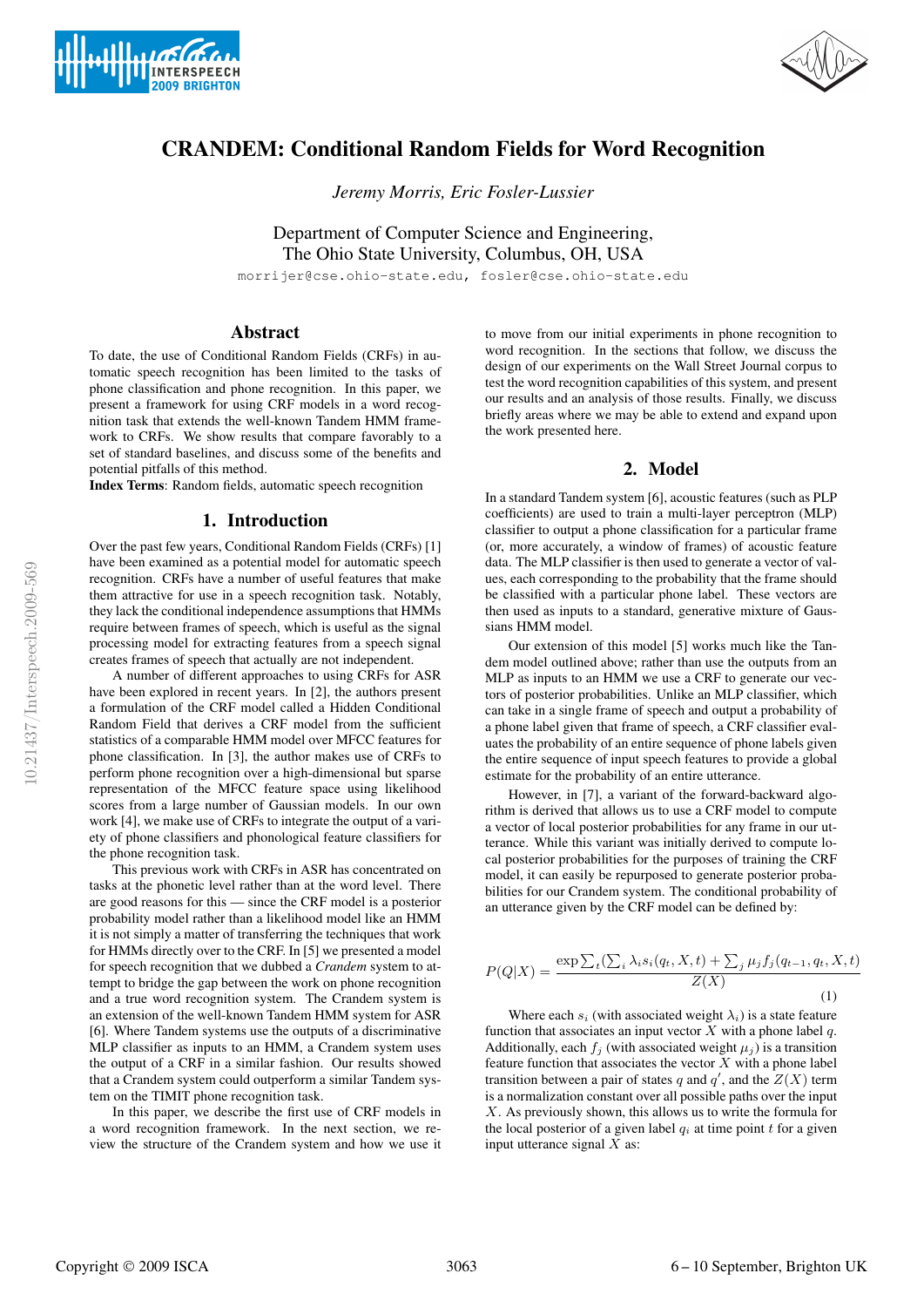$$
P(q_{i,t}|X) = \frac{\alpha_{i,t}\beta_{i,t}}{Z(X)}, Z(X) = \sum_j \alpha_{j,t}\beta_{j,t}
$$
 (2)

where  $\alpha$  and  $\beta$  are defined as a collection of potentials leading up to a particular time step  $(\alpha)$  and from that time step to the end of the utterance  $(\beta)$  similar to the alpha-beta recurrence in standard E-M training for HMMs.

Using this recurrence, we can now use our CRF model trained for phone recognition to generate a vector of posterior probabilities suitable for use in a Tandem-like Crandem system. Our prior work showed that this model led to an improvement in TIMIT phone recognition over a standard MLP-Tandem system trained on the same MLP outputs as the CRF model.

# 3. Experimental Setup

The experiments described here follow the same general structure as those in our previous work using the Crandem structure for phone recognition, and a diagram of the structure of a Crandem system is shown in Figure 1. We use the CSR-I (WSJ0) corpus [8] broken into training, development and test sections to train all of our models. As in our previous work, the inputs to our CRF models are the outputs of a set of MLP ANNs trained to do frame-level phone classification. Local posterior vectors are obtained from the CRF models and fed as input features to a standard HMM system.

Since the WSJ0 corpus does not have phone-level transcriptions for each utterance provided, we first obtain frame-level phone class targets for training our MLPs and our CRF models by aligning an HMM model over the training portion of the WSJ0 corpus using the HTK toolkit [9]. This HMM model is trained using a standard 39-dimensional input vector of 12 MFCCs + energy coefficients along with first and second-order deltas

MLP ANNs are built using the Quicknet MLP framework [10]. Our MLP networks are trained using a nine-frame window of 12 PLP + energy coefficients along with first and secondorder deltas as inputs and the frame label determined by our alignment above as the target. The MLPs are trained over 6488 training utterances across 75 different speakers and using a cross-validation set of 650 utterances from 8 other speakers to estimate MLP convergence. The MLPs have a 4000 hidden unit layer and have a 54 unit output layer.

Our CRF models are trained using the output layer of our MLP ANNs which are used as the  $s$  functions in Equation 1. Following our previous work [5], we use linear outputs from the MLPs to train the CRF. The models are trained using a stochastic gradient training method [2]. We train our CRFs using the same labels and the same breakdown of utterances for training and cross-validation used for MLP training, and stop the CRF training when the improvment in the phone-level accuracy of the cross-validation set ceases. Once the CRF models are sufficiently trained, we use the models to generate a vector of local



Figure 1: Crandem system overview

Table 1: *WER comparisons across models.*

| Model                | Training   | Dev   | Eval       |
|----------------------|------------|-------|------------|
|                      | Iterations | WER   | <b>WER</b> |
| <b>MFCC</b> Baseline | <b>NA</b>  | 9.3%  | 8.7%       |
| <b>MLP</b> Tandem    | <b>NA</b>  | 9.1%  | 8.4%       |
| Crandem              |            | 8.9%  | 9.4%       |
| Crandem              | 10         | 10.2% | 10.4%      |
| Crandem              | 20         | 10.3% | 10.5%      |

posteriors for each frame of input data. We generate posteriors for the entire training set as well as the development and evaluation sets.

Finally, we train Crandem models using HTK by using the local posteriors generated by our CRF models (per Equation 2) as inputs to an HMM built using HTK. These models are tuned on a development set of 368 utterances from 10 different speakers. We have found that our best results are obtained if we use the log posterior outputs from the CRF models and if we follow the common practice of Tandem HMM models and perform a Karhunen-Loeve transformation and reduce the dimensionality of our input vectors before training our HMM models.

We compare our Crandem system to two other systems as baselines. The first is the standard HMM system built using MFCCs that we used to generate our label files for MLP training above. The second baseline is a Tandem HMM system built using the same linear style outputs of our MLP ANNs used to train our CRF models. Our evaluation is performed over a set of 330 utterances from 8 different speakers for the 5000 word vocabulary WSJ recognition task, and all of our systems use the same bigram language model and the same lexicon for this evaluation - only the input features vary from system to system.

#### 4. Results & Analysis

Table 1 compares our two baseline models to the results of our Crandem system after 1, 10 and 20 iterations of CRF training. Each of the above models has 16 Gaussians per mixture. The MLP Tandem model had its best performance on the development set when the 54 dimensional output of the MLP was reduced to 39 dimensions, while the Crandem systems all had their best performance on the development set when the 54 dimensional output of the CRF local posterior calculations were reduced to 21 dimensions.

As the results show, a single iteration of CRF training using the MLP posteriors as inputs produced an statistically insignificant ( $p \geq 0.05$ ) degradation in the WER over the baseline MFCC system and significant ( $p \geq 0.05$ ) degradation in the WER over the baseline MLP system. Surprisingly, further iterations of CRF training lead to an increase in the error rate rather than a reduction. To check the possibility that our system is behaving in a radically different manner on WSJ than our previous system trained on TIMIT, we examined phone recognition results. Table 2 shows the phone accuracy for each of our above systems on our development set, and makes it clear that the above degradation of word error comes despite a (nonsignificant) increase in the phone accuracy of the models. Additionally, Table 2 shows that as with our previous work, our Crandem models show an improvement in phone accuracy over decoding directly off of the CRF itself, though unlike our previous work in these experiments our basic MLP Tandem model performs significantly ( $p \geq 0.001$ ) better than our best Crandem model for phone recognition. We have found that tuning our CRF to optimize phone recognition accuracy leads to de-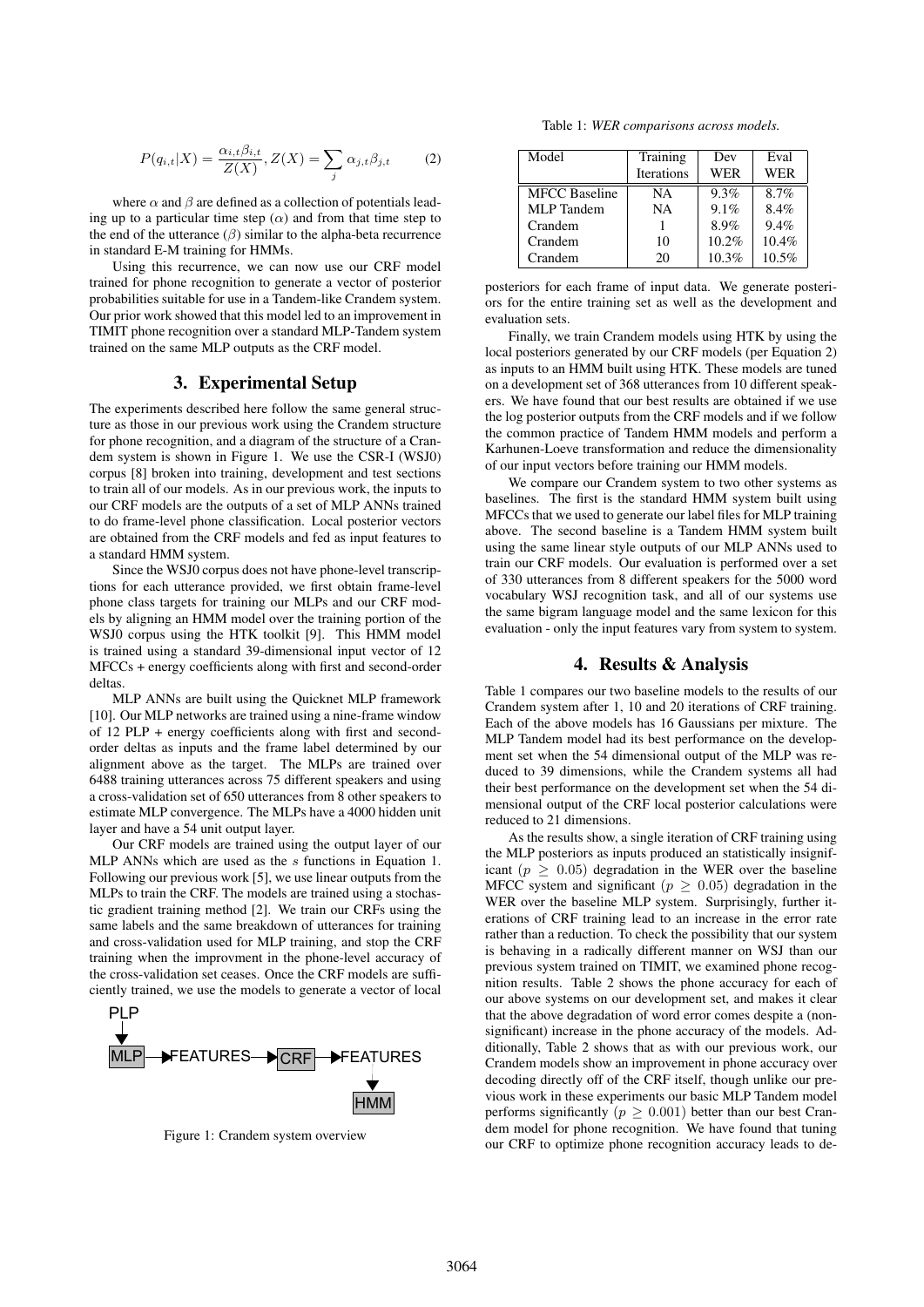

Figure 2: MLP activation vs. CRF activation

Table 2: *Phone accuracy comparisons across models.*

| Model                | Training          | Dev Phone |
|----------------------|-------------------|-----------|
|                      | <b>Iterations</b> | Accuracy  |
| <b>MFCC Baseline</b> | NA                | 70.1%     |
| MLP Tandem           | NA.               | 75.6%     |
| Crandem              |                   | 72.8%     |
| Crandem              | 10                | 72.8%     |
| Crandem              | 20                | 72.9%     |
| CRF                  |                   | 69.5%     |
| <b>CRF</b>           | 10                | 70.6%     |
| CRF                  | 20                | 71.0%     |

graded performance for word recognition, and as such we have tuned our CRF to optimize performance for word recognition rather than phone recognition accuracy.

Is it possible that there is some characteristic of the Crandem-style features that make them behave differently for word recognition than for phone recognition? Figure 2 shows an utterance from our development set that compares the initial MLP activation value per frame to the activation value per frame of a set of posterior features from a CRF after one training iteration. We can see from this example that the CRF produces a smoother set of activations than the initial MLP outputs – more of the activations from the CRF produce outputs close to a value of 1.0 and sustain this value over multiple frames of speech. Conversely, the MLP outputs, though smooth in some places, show a much stronger tendency toward jagged peaks – representing areas where the MLP scored a much higher value for a particular phone in a single frame than in surrounding frames. This behavior is observed consistently within our CRF features in the development set as well as within the training set.

The transition features of the CRF model provide an explanation for the smoother graphs of the CRF posterior outputs. In these experiments, only a bias feature is used for each possible transition. However, this single feature is enough to introduce a Markov dependency in the CRF outputs that is not explicitly defined in the MLP outputs. These transition features cause the CRF model to prefer a more gradual change in the magnitude of the various phone output values than even the MLP model with a context window of 9 frames produces.



Figure 3: Ranked Average Per Frame activation MLP vs. CRF

Another factor in the smoothing of the output space for the CRF posteriors is that the CRF on average produces higher values for the phone class with the highest score in a single frame than the MLP classifier on the same frame, pushing the peaks of the scores higher on the CRF relative to the MLP. Figure 3 shows the average value of the top five highest valued classes per frame computed over the development set (results from the training set show a similar pattern). Note that the average score of the top ranked class in each frame is higher in the results produced by the CRF than in the results produced by the MLP (0.853 vs 0.788). Conversely, for the lower ranking classes the CRF produces smaller values on average than the MLP (0.092 vs. 0.120 for the average second highest per frame value). This is another factor that leads to the smoothing seen in Figure 2 the value of the highest scoring class is pushed closer to one while the values of the nearest competitors are pushed closer to zero relative to the MLP outputs. This behavior holds for the top 12 classes in the development set (14 in the training set). The lower ranking classes receive values very close to one another between the MLP and the CRF features and very close to zero overall.

Recall that our Crandem system required a much larger dimensionality reduction on the input features than the Tandem